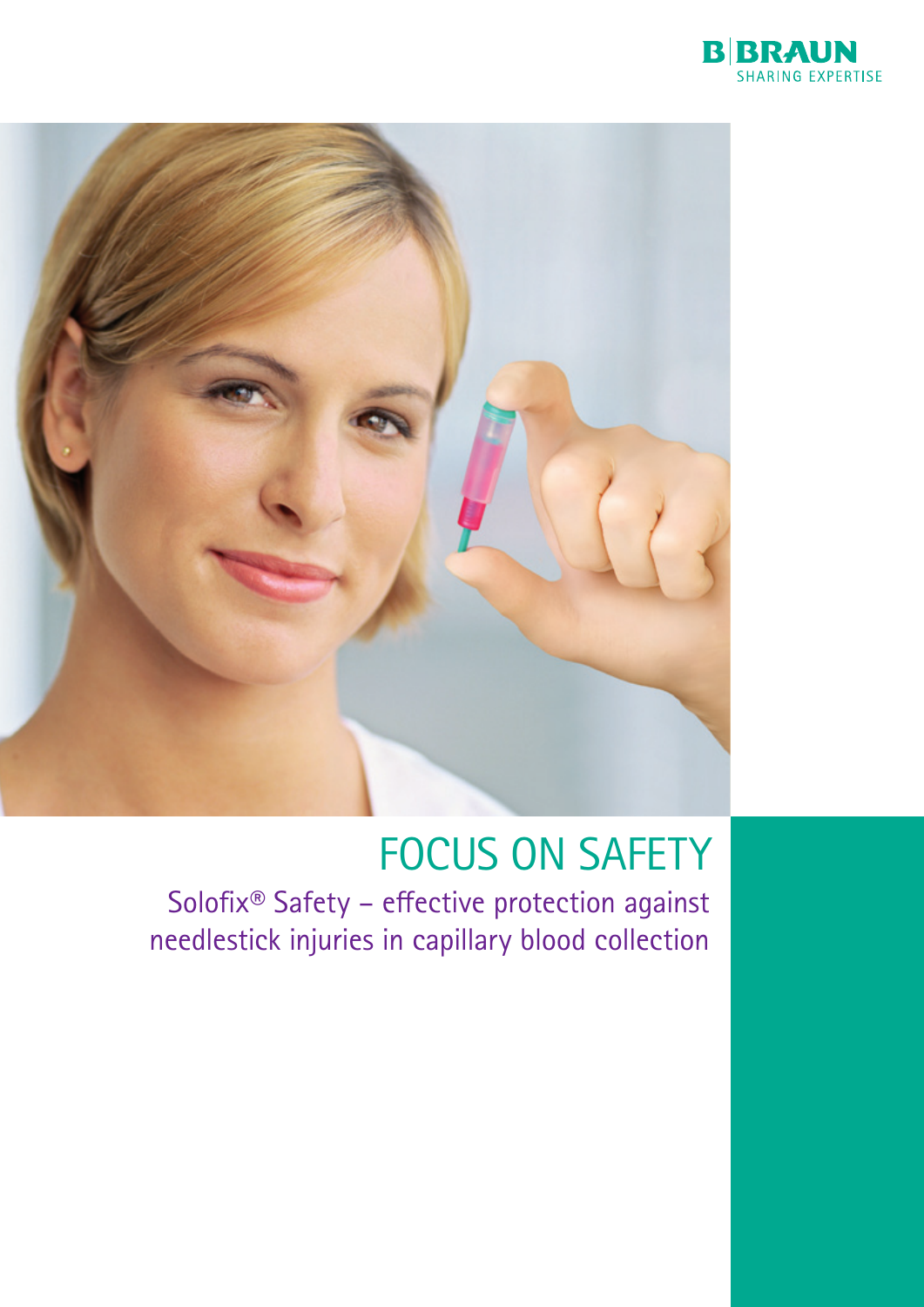# So Simple. So Safe.

## Solofix® Safety – sterile single use safety lancets for capillary blood coll

Solofix® Safety single use lancet has been designed for modern capillary blood sampling. Solofix® Safety is an integral component of infection control programs in hospitals, clinics, laboratories, doctor's offices and wherever both patients and health care professionals need effective protection against infections through sharps injuries.

Solofix® Safety lancets are available in 3 different color-coded versions to obtain specific blood sample sizes and to comply with distinct skin types.

### Easy handling

- Pre-activated safety mechanism
- Automatic irreversible needle retraction
- Defined blood flow through techniqueindependent pressure activation
- $\blacksquare$  No risk of unintended activation

### High patient comfort

- Low trigger force activates double retraction spring system with fast puncturing mechanism
- Sharp needles (25 and 21G) with tri-bevel tip and precise linear guidance of the lancet minimize tissue damage and pain
- Ultra-sharp blade in Solofix® Safety Neonat ensures adequate blood volume and quick healing

#### PREVENTING NEEDLESTICK INJURIES

- Safely protected needle before and after use
- $\blacksquare$  Automatically inactivated system prevents reuse
- $\blacksquare$  Complies with international safety quidelines

| Size                  | 25G              |          |
|-----------------------|------------------|----------|
| Puncture depth        | $1.5 \text{ mm}$ | 25G      |
| Blood sample          | $< 10 \mu$       |          |
| Sales unit (pcs/pack) | 200              | $1.5$ mm |
| <b>RFF</b>            | 6183010          |          |

#### Instructions for use

- **1** Twist off and pull out protective front cap
- <sup>2</sup> To activate, press against puncture site
- **3** Obtain blood droplet as usual



### Solofix® Safety Fine

Low blood flow – for blood glucose monitoring

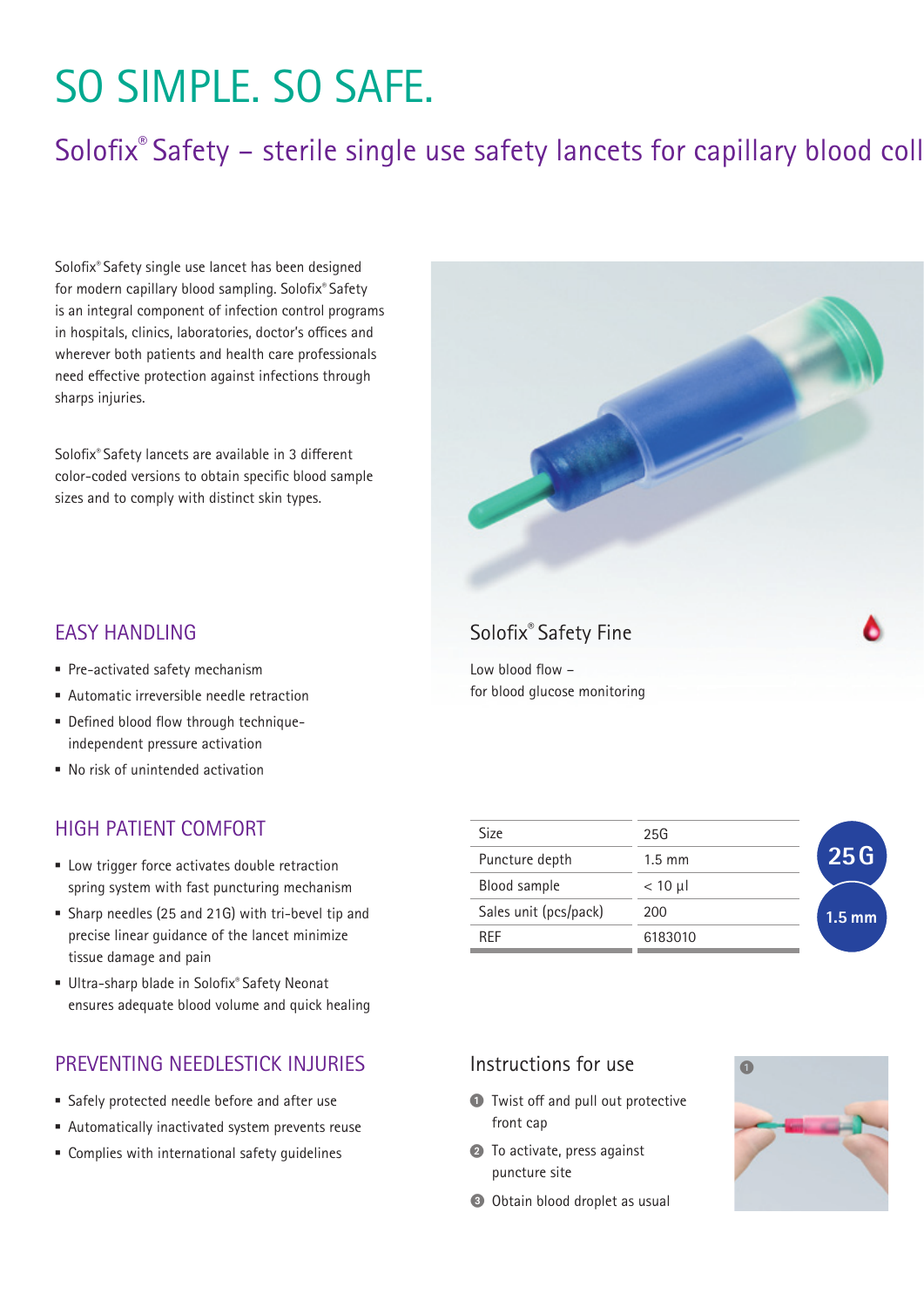## ection



Medium blood flow – for general blood diagnosis



666

High blood flow – for heel sticks in neonate screening and finger sticks in adults

| Size                  | 21G              |                     |
|-----------------------|------------------|---------------------|
| Puncture depth        | $1.8 \text{ mm}$ | 21G                 |
| Blood sample          | $10 - 30$ µ      |                     |
| Sales unit (pcs/pack) | 200              | $1.8 \,\mathrm{mm}$ |
| RFF                   | 6183000          |                     |
|                       |                  |                     |

| Size/blade            | $0.8$ mm         |
|-----------------------|------------------|
| Puncture depth        | $2.0 \text{ mm}$ |
| Blood sample          | $70 - 100$ µ     |
| Sales unit (pcs/pack) | 200              |
| RFF                   | 6183020          |